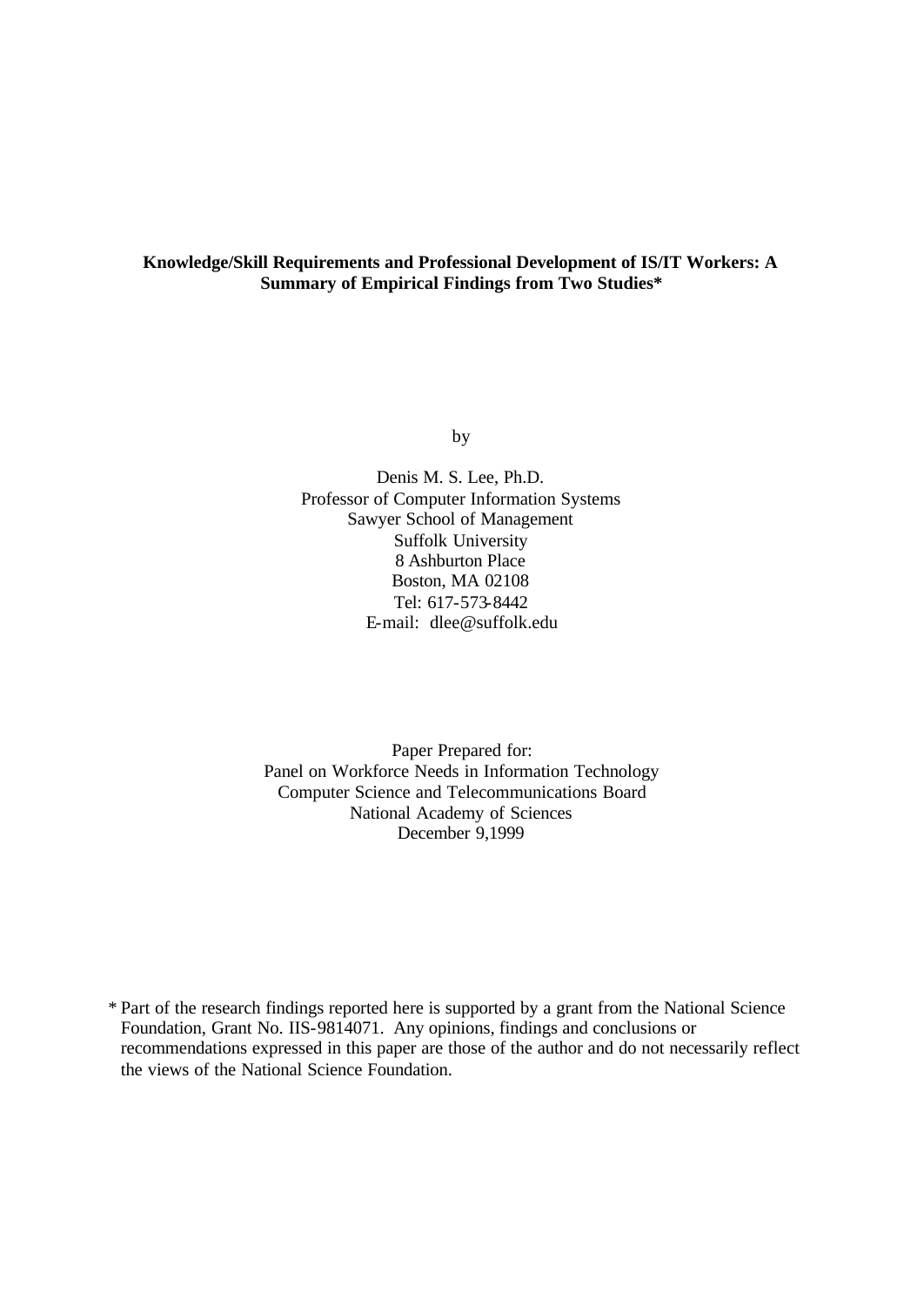### **Background**

Over the last eight years, I have been involved in a series of studies that examine the knowledge requirements and professional development of young information systems/information technology (IS/IT) workers. (e.g., Lee, 1999; 1998; Lee, Trauth, and Farwell, 1995; Trauth, Farwell and Lee, 1993) This work builds upon previous research I have been pursuing for twenty years on the key factors that determine the long-term job performance of young technological workers (e.g., Lee, 1994; 1992). I would like to share the empirical results that could shed light on some of the complex issues regarding the effective development of human resources in IS/IT.

The comments and results that I present today are based primarily on two multi-year, empirical research projects:

- 1. Findings from a completed, three-year study sponsored by the Boston Chapter of the Society for Information Management (Boston SIM): This study was initiated in response to expressed concerns by industry executives to investigate anticipated changes in the skills and knowledge requirements of the IS/IT profession, and to relate these requirements to the academic preparation of future IS/IT workers (c.f. Lee, Trauth, and Farwell, 1995). I co-chaired a joint industry/academic task force to conduct the investigation. The formal study included open discussion forums, focus group meetings, and mailed surveys which collected data from five stakeholder groups: i.e., IS/IT managers, (business) user managers, IS/IT consultants, university faculty, and recent university graduates working in IS/IT.
- 2. Preliminary findings from a current research project that investigates how young IS/IT workers acquire the knowledge they need in industry (Lee, 1998; 1999): This study is supported by an exploratory research grant from the National Science Foundation, and we have just completed data collection from four groups of study participants, including a) about 300 college graduates who have been hired by a national IS consulting firm over the last two years; b) new members of the Association of the Computing Machinery (ACM) professional society who have recently changed from a student to a full membership; c) alumni of one of the largest computer information systems departments at a School of Management in the northeastern U.S., and d) alumni of a well-established School of Information Science in the northeastern U.S. These four samples cover a broad spectrum of recent university graduates who work in the IS/IT field, ranging from liberal arts undergraduate majors (among the new hires in the consulting firm) to new Ph.D.s in computer science or engineering from research universities (in the ACM sample). The study examines these IS/IT workers' daily task activities, information seeking and knowledge acquisition behaviors.

#### **Research Focus**

The focus of my research is on the skills/knowledge required for IS/IT workers and the means through which they acquire the information they need. There are several major reasons why this focus is crucial for investigating the effective development of IS/IT human resources: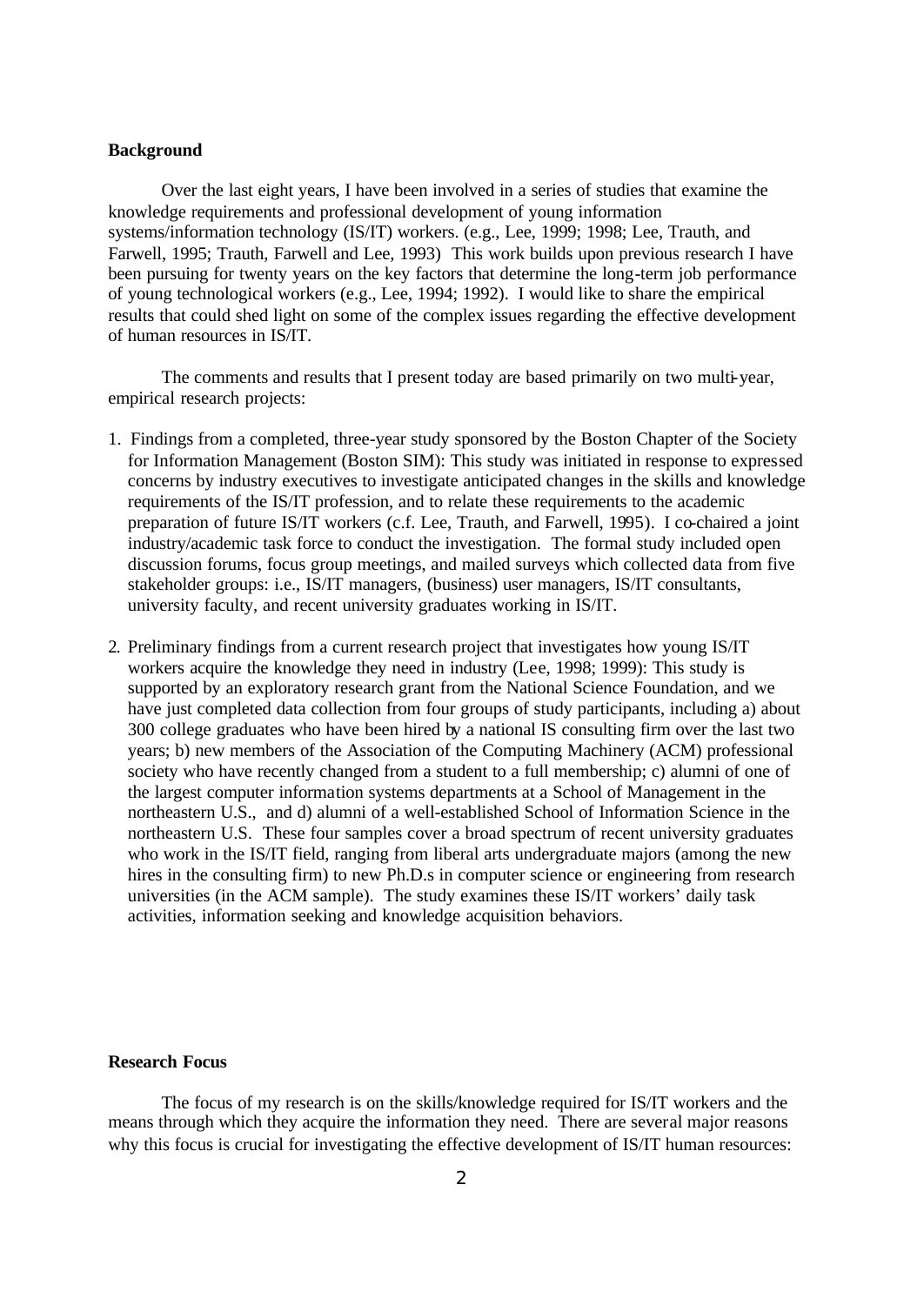- 1. The essence of technological work is knowledge and information flow. There is a long tradition of empirical research in this area that has helped us understand the universal nature of the knowledge system in science versus the organizational nature of the knowledge system in technology (e.g., Allen, 1977). However, relatively little is known about the knowledge system in IS/IT. While some aspects of IS/IT work require state-of-the-art technical knowledge, other aspects require organizational knowledge. A clear understanding of the knowledge requirements and information flow in IS/IT is thus central in providing us with insight about the nature of the different types of IS/IT work and the key factors that can affect task performance, human resource development and work productivity.
- 2. Few occupations in human history have faced such rapid changes in their knowledge base and work requirements as the field of IS/IT today. These changes are driven not just by the unprecedented amount of new technical knowledge in the field of computing and telecommunications, but also by the changing business and social-technological requirements (e.g., Farwell et. al., 1993). A central question for the development of effective IS/IT human resources is thus how they can keep up with the relevant changes in knowledge and information requirements.
- 3. Previous research studies have found that one of the most important factors that affect the job performance of young technological workers is how they seek the information they need for their work (e.g., Lee, 1989; 1996). There is also a large amount of empirical evidence that has shown the early work experience of young technological workers is important in determining their long-term work job performance (c.f., Lee, 1996). Thus, research about how young IS/IT workers acquire the knowledge and information they need for their tasks can provide important insights into the development of an effective work force in the future.
- 4. The great demand for IS/IT workers has opened up tremendous career opportunities for women, minorities and new immigrants. For example, over the last decade, IS/IT has emerged as the largest technical occupation where women have now become a significant part of the work force (SESTAT 1993 - 1997). An understanding of how women and other minorities make the transition into this occupation and acquire the knowledge they need for different types of IS/IT work is vital in promoting an effective and diverse work force of the nation.

#### **Summary of Major Findings**

- I. Skills/Knowledge Requirements
	- A. Summary:

IS/IT work covers a diverse range of task activities with rapidly changing knowledge and skill requirements in many areas. These changing job requirements are caused not just by rapid technological developments, but also by fast changing business and social needs; e.g., reengineering, restructuring, enterprise integration, Y2K, electronic commerce, etc. Thus, the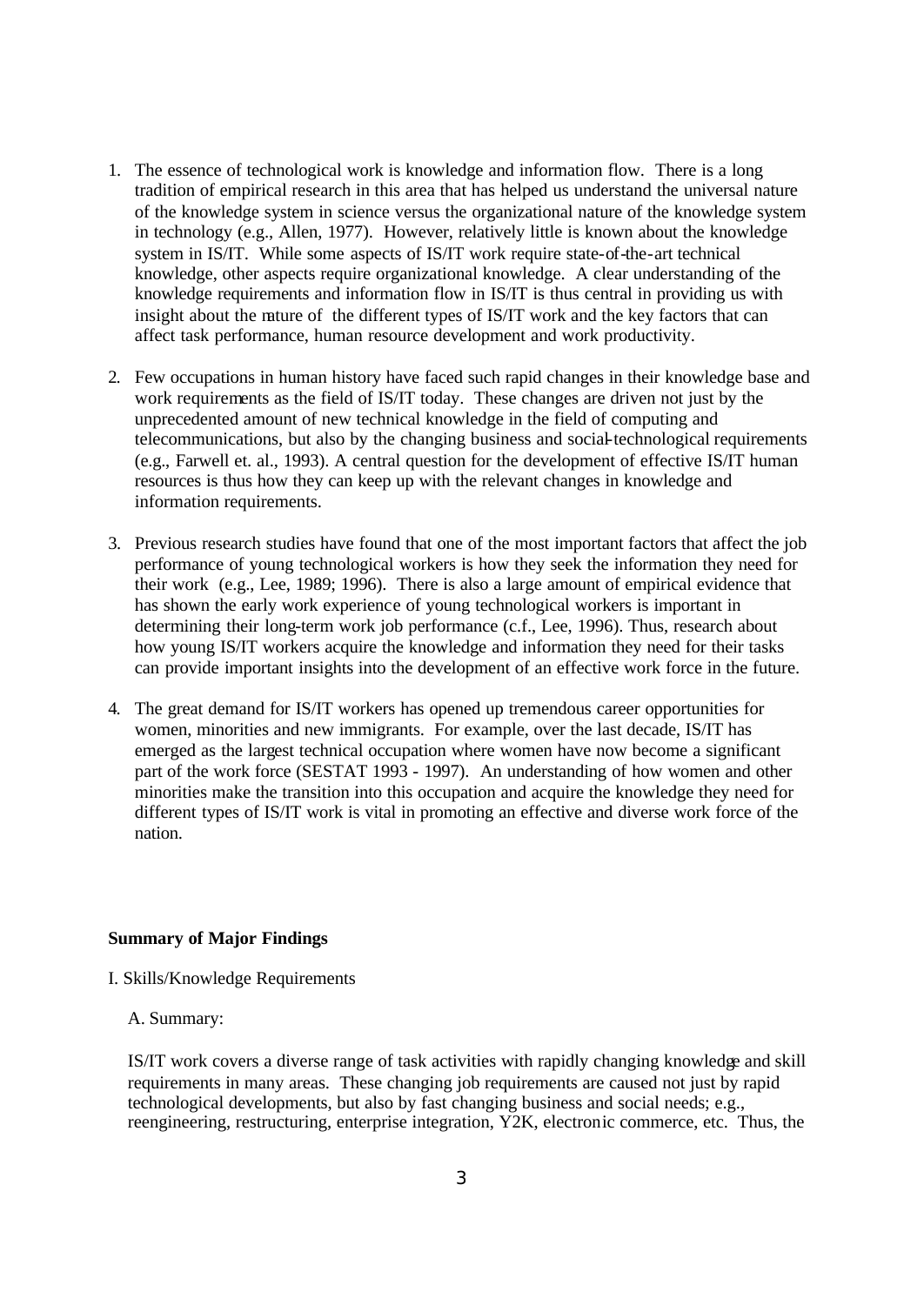requisite skills/knowledge sets are not just technological, but also managerial and organizational.

B. Specific Empirical Findings:

In our research, we have grouped skills/knowledge sets into four broad categories: 1) Specific Technical-Specialties Knowledge, 2) Technology Management Knowledge, 3) Business Functional Knowledge, and 4) Interpersonal and Communication Skills (c.f., Lee, Trauth and Farwell, 1995). Interestingly, our respondents across all samples consistently rated Interpersonal/Communication Skills and Business Functional Knowledge as more important requirements for their current job than Technical-Specialties Knowledge or Technology Management Knowledge. This includes even the recent Ph.D.s who are engaging in R&D work in IS/IT.

The evolving computing infrastructure in organizations (e.g., from centralized computing to client/server computing, intranet and extranet networks with the accompanying business process transformations) has also led to significant and constant shifts in the portfolio of knowledge/skill sets required for IS/IT workers in organizations. Moreover, the requirements for IS/IT knowledge and skills are becoming more demanding along the multiple dimensions of technology, management and organizational skills (Farwell et. al., 1993; Lee, Trauth and Farwell, 1995).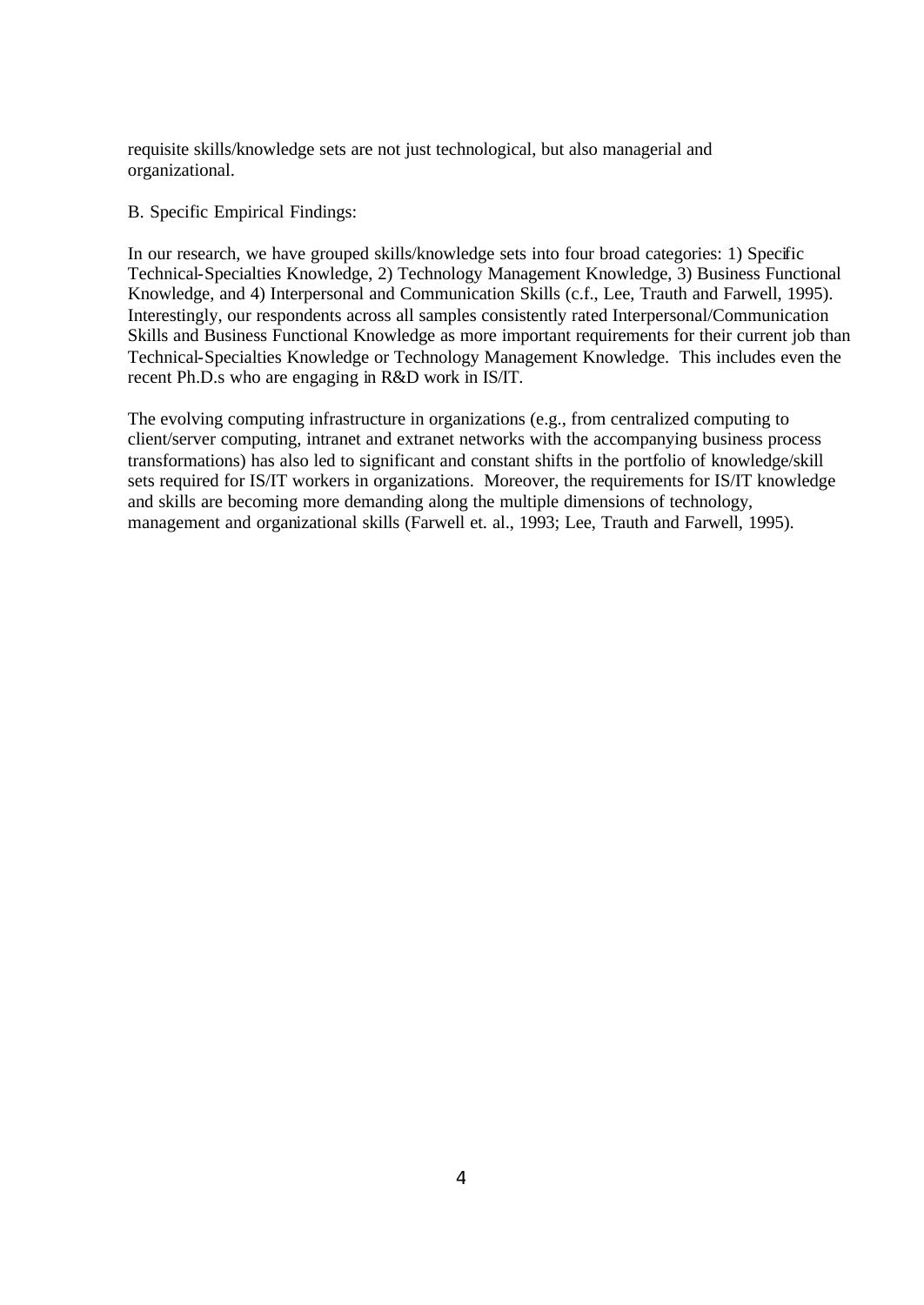- II. Educational Background of IS/IT workers
	- A. Summary:

Just as IS/IT work covers a wide range of activities, IS/IT workers are not all alike. They come from a variety of educational backgrounds and they might also have various prior work experiences. We should not equate IS/IT work strictly with academic disciplines and majors at universities. The evolving information economy requires workers who understand not just technology, but also many areas of specific business and social needs in order to transform our society in the internet age.

B. Specific Empirical Findings:

For example, among a group of 300 new college graduates hired by a large, national information systems consulting firm over the last two years, only about 9% majored in computer science or computer engineering; another 9% majored in MIS/IS in business or management programs. The rest all majored in non-computer related areas. Conversely, out of a group of about 125 new members of the professional society of the Association of Computing Machinery contacted (about two-thirds of them with a master's degree and one third with a doctoral degree, mostly in computer science or engineering), 30% indicated that they are *not* working in the IS/IT field currently (Lee, 1999).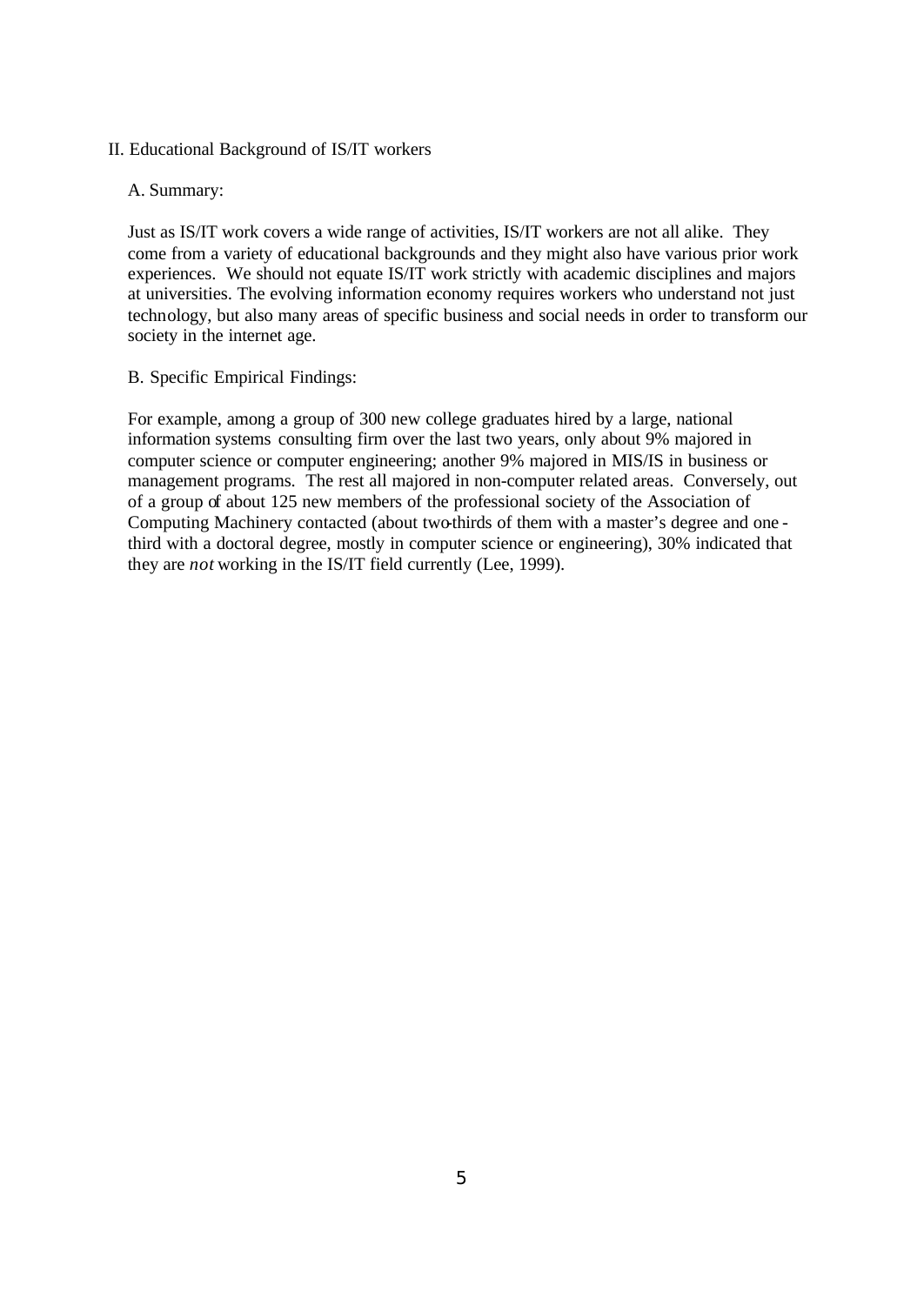# III. Linkage Between Academic Preparation and Industrial Needs

# A. Summary:

Is there a "gap" between the academic preparation offered by universities and what industry really demands? The answer is yes – but we should be careful in drawing conclusions (Trauth, Farwell, and Lee, 1993). Some of the gaps are unnecessary and there is definite room for universities to improve their curricula to better prepare our future workers, but universities and industry have different roles in our society. Most importantly, education is different from training. Academic programs should stress fundamental concepts, but incorporate more team projects that emphasize information searching and problem formulation (as opposed to problem solving alone) so that students can deal more effectively with the challenges of industrial work (Lee, 1989). Industry needs to assess more carefully the design and effectiveness of its training programs. Universities and industry can also cooperate effectively for mutual benefits.

# B. Specific Findings:

On the academic side, some required courses in many IS/IT curricula have little relevance for the overwhelming majority of IS/IT workers in industry (e.g., Trauth, Farwell, and Lee, 1993). Many course offerings are biased by individual faculty member's interests rather than curriculum needs.

On the industrial training side, many of the courses set up by companies have received low ratings from the participants. The most effective courses tend to be those taught by an organization's in-house staff. But companies seem to rely more heavily on courses taught by outside consultants even when the evaluations on these courses are low. In addition, the limited, preliminary data obtained about distance learning courses have shown very low ratings. While some organizations have carefully planned out their training and professional development programs, many others seem to approach them without any systematic assessment.

Young IS/IT workers' assessment of their educational and training courses are also influenced by the stage of their professional development. Just prior to graduation and during the initial couple of years of their industrial work, IS/IT students or workers desire more "practical" courses on the latest programming languages or "hands-on" courses on hardware and networks. However, later on they also criticize many training courses in industry as lacking in concepts that would help them to better understand the technology. There is ample room for university and industry to work together to balance the needs of education and training.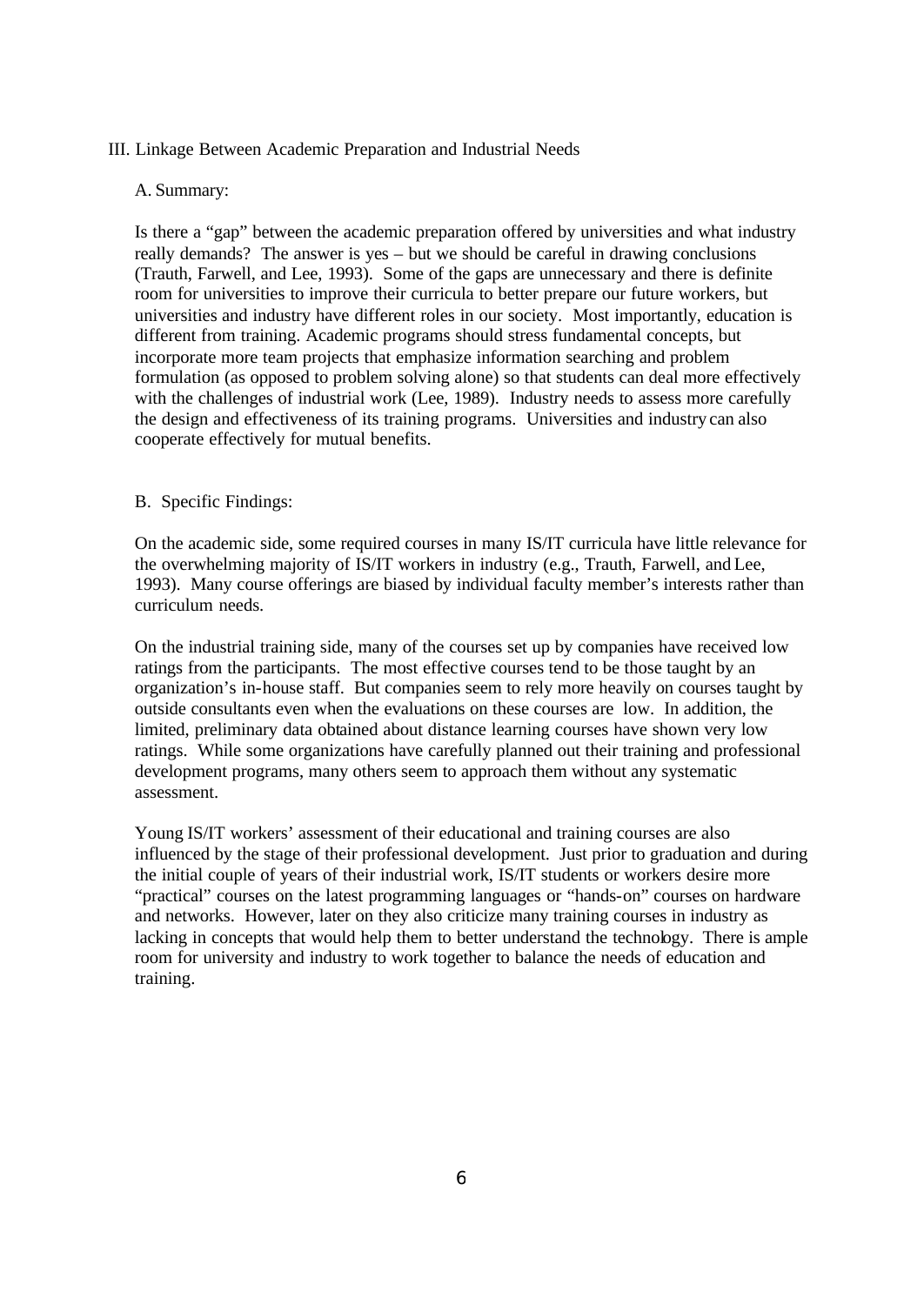# IV. Work-Based Learning

#### A. Summary:

Because of the blistering rate of changes in technology and business requirements, IS/IT workers must be able to "learn on the job" to function effectively. Thus, it is important to understand how IS/IT workers rely on various means to acquire the knowledge they need for their work (Lee, 1998). Results of our empirical research suggest that IS/IT workers tend to draw heavily from a "bipolar" knowledge structure; i.e., some aspects of IS/IT work require the most current technical knowledge which needs to come from external, state-of-the-art sources; other aspects of IS/IT work tend to be very localized and project team-centric. However, the evidence also suggests that IS/IT workers are not very effective in drawing upon the organization's internal knowledge base outside the project team. As decades of research findings have shown, interaction between IS/IT workers and users remains weak, and this is a major barrier to improving IS/IT productivity. Organizations should take a closer examination at how they can support more effectively the information searching and knowledge sharing needs of the IS/IT workers.

# B. Specific Findings:

Interpersonal communication accounts for the most important means of knowledge transfer in technological work. For the IS/IT workers, the most utilized interpersonal information source is the group/team. Information obtained from the team members is also considered significantly more useful than information obtained from any other sources. The two other most relied upon interpersonal information sources are 1) the supervisor/manager and 2) other IS/IT colleagues outside the team. Together with team members, these three interpersonal information sources are considered significantly more useful than the information obtained from any other interpersonal sources. At the same time, interaction with users and clients remains weak for IS/IT workers.

IS/IT workers also rely upon a variety of written and electronic sources for information, including 1) books and references, 2) documentation and manuals, 3) various on-line sources, and 4) the internet. However, both research journals and trade magazines appear to have little impact as important information sources, even for the more technically oriented IS/IT workers involved in industrial R&D work.

The intranet, which has been considered a most important source of organizational knowledge base for many IS/IT workers, does not seem to meet its potential in spite of the large amount of resources many organizations have invested to promote its usage. In sharp contrast, the internet/WWW is emerging to be a far more important source of information for IS workers. The preliminary evidence is that IS/IT workers use it frequently to obtain very useful information for their work ( Lee, 1999).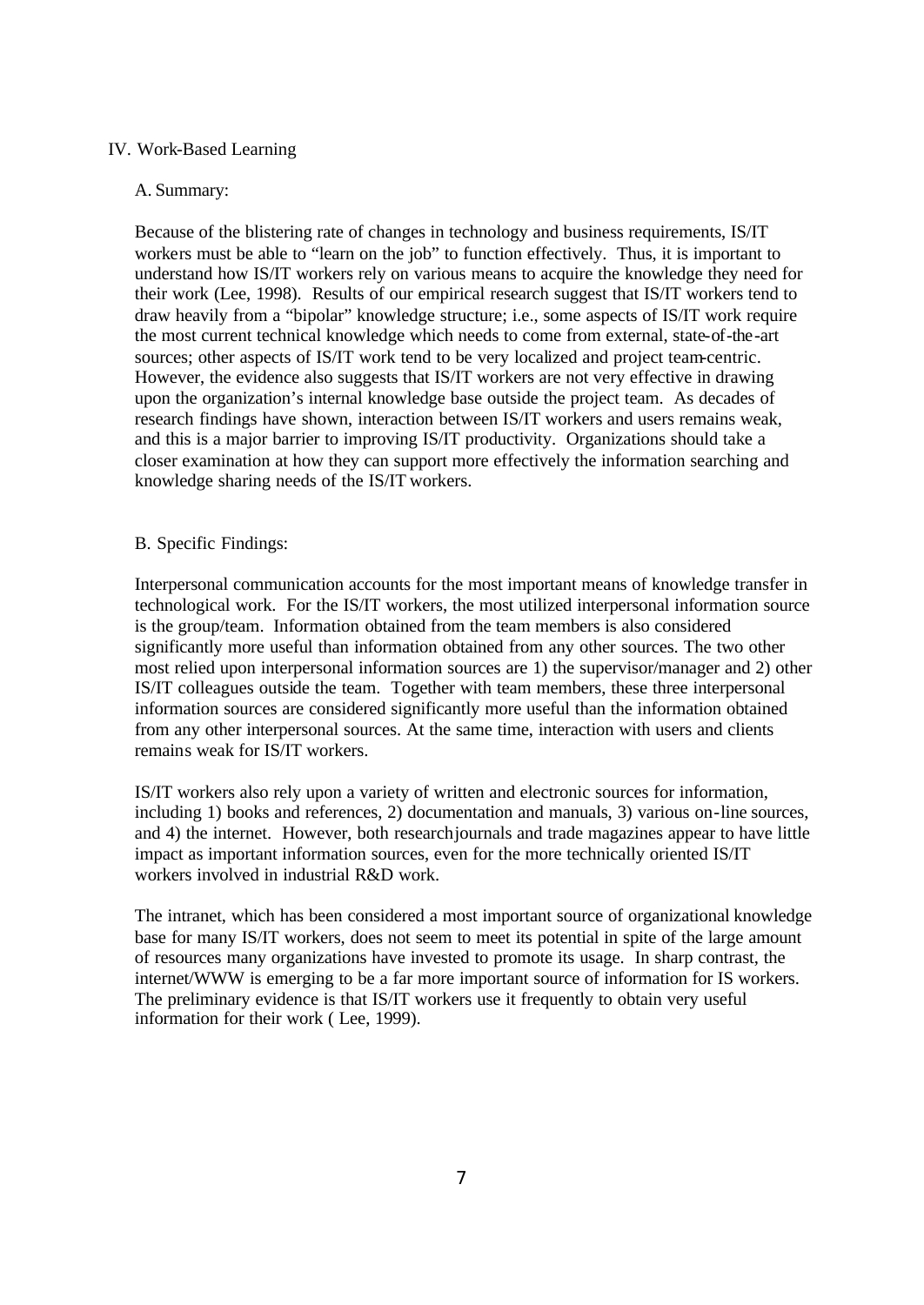# V. Organizational Support, Job Performance, and Human Resource Development

# A. Summary:

Research evidence over the past several decades suggests that the initial work experience of young technological workers might play an even more important role than education in determining their long-term job performance (Lee, 1989; 1992; 1996). Our current study for IS/IT workers suggest that there are a number of things besides providing formal educational and training that organizations can do to improve their job satisfaction and performance. The key organizational factors that could make a significant difference include: challenging work assignments, job orientation and job-rotation programs, as well as work-based social support provided by the manager, mentor, and team members. Ironically, while many organizations willingly spend large amounts of money to recruit and train new IS/IT workers, few invest in resources to assess and find ways to help their workers develop and function more effectively on the job. This is an important area that researchers and industry practitioners can work productively together.

# B. Specific Findings:

The most important factor that motivates IS/IT workers is challenging work that can help them develop professionally. Interestingly, pay or near-term compensation does not appear to be as important a job satisfaction motivator as people might believe. Moreover, so far in our analysis, pay and compensation are not correlated with any job outcomes or other important indicators.

In addition to work assignment considerations, there are a number of organizational factors that can affect the job performance and development of IS/IT workers: For example, orientation programs can be designed more effectively to introduce new workers to the operational aspects of the organization, rather than just to cover the administrative aspects or to facilitate peer socialization amongst the new hires. We also found that managers, mentors, and team members all play significant roles in lending various types of help that are vital to learning and job performance, such as teaching, c oaching, motivating, advocating, and information referral, as well as in providing material support and emotional support. Overall, we have found a number of mechanisms that organizations can utilize to more effectively develop its IS/IT human capital assets.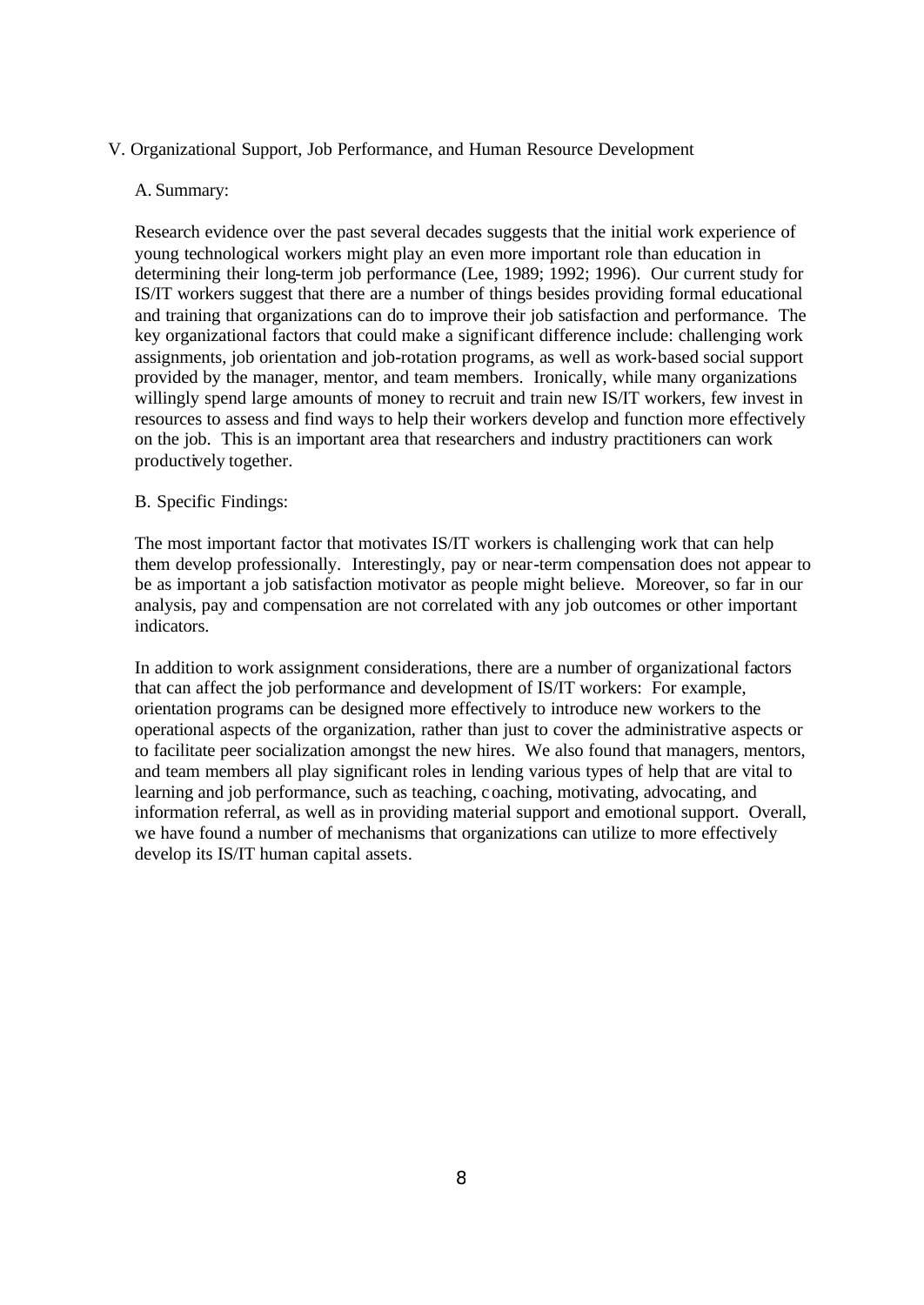# **Conclusion**

This report highlights some of the key findings on the knowledge requirements of IS/IT work and the knowledge acquisition behaviors of IS/IT workers. It should be emphasized that some of the results presented are based on preliminary findings as the research is still on-going. However, it is hoped that these results serve to shed light on some of the complex issues about the development of an effective IS/IT work force and perhaps challenge some of the common biases. More importantly, I hope it also demonstrates how academic researchers and industry practitioners can cooperate to address some of these complex issues for mutual benefits.